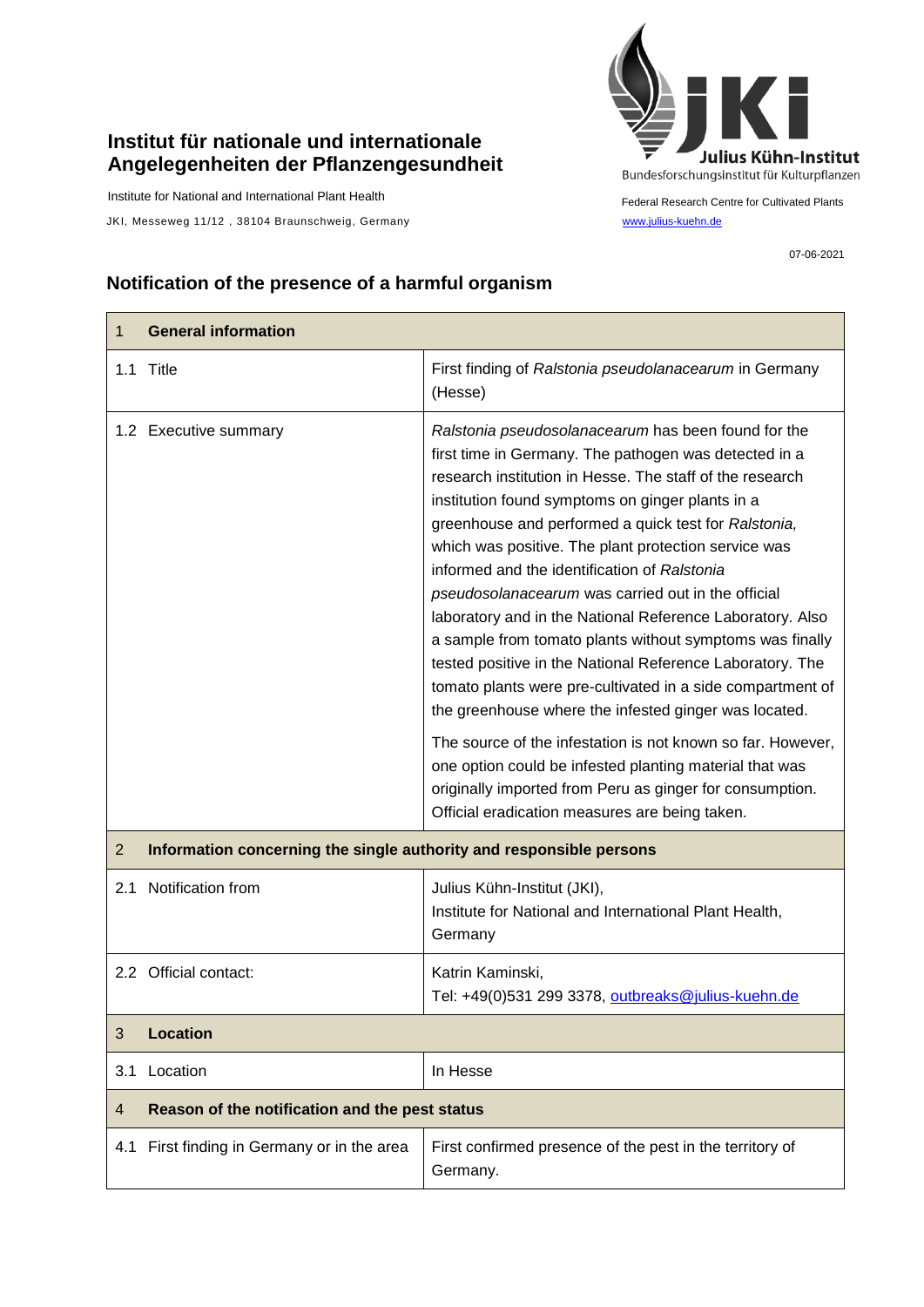|     | 4.2 Pest status of the area where the<br>harmful organism has been found<br>present, after the official confirmation.                 | Present: under eradication, in specific parts of the area<br>where host plants are grown                                                                                                                                                                                                                                                                                                                                                                                                                                                                                                                                                                                                                                                                                                                                                                                              |  |
|-----|---------------------------------------------------------------------------------------------------------------------------------------|---------------------------------------------------------------------------------------------------------------------------------------------------------------------------------------------------------------------------------------------------------------------------------------------------------------------------------------------------------------------------------------------------------------------------------------------------------------------------------------------------------------------------------------------------------------------------------------------------------------------------------------------------------------------------------------------------------------------------------------------------------------------------------------------------------------------------------------------------------------------------------------|--|
|     | 4.3 Pest status in Germany before the<br>official confirmation of the presence, or<br>suspected presence, of the harmful<br>organism. | Absent: no pest records                                                                                                                                                                                                                                                                                                                                                                                                                                                                                                                                                                                                                                                                                                                                                                                                                                                               |  |
|     | 4.4 Pest status in Germany after the<br>official confirmation of the presence of<br>the harmful organism.                             | Present: under eradication, only in some parts of<br>Germany, only in one location                                                                                                                                                                                                                                                                                                                                                                                                                                                                                                                                                                                                                                                                                                                                                                                                    |  |
| 5   | Finding, sampling, testing and confirmation of the harmful organism                                                                   |                                                                                                                                                                                                                                                                                                                                                                                                                                                                                                                                                                                                                                                                                                                                                                                                                                                                                       |  |
| 5.1 | How the presence or appearance of<br>the harmful organism was found.                                                                  | Information submitted by professional operators,<br>laboratories or other persons.                                                                                                                                                                                                                                                                                                                                                                                                                                                                                                                                                                                                                                                                                                                                                                                                    |  |
|     |                                                                                                                                       | The staff of the University carried out a Ralstonia quick<br>test on symptomatic ginger plants and informed the plant<br>protection service.                                                                                                                                                                                                                                                                                                                                                                                                                                                                                                                                                                                                                                                                                                                                          |  |
|     | 5.2 Date of finding:                                                                                                                  | 13-04-2021                                                                                                                                                                                                                                                                                                                                                                                                                                                                                                                                                                                                                                                                                                                                                                                                                                                                            |  |
|     | 5.3 Sampling for laboratory analysis.                                                                                                 | Date of sampling: 14-04-2021                                                                                                                                                                                                                                                                                                                                                                                                                                                                                                                                                                                                                                                                                                                                                                                                                                                          |  |
|     |                                                                                                                                       | Plant samples were taken from ginger and turmeric plants<br>and also from irrigation water from different locations<br>within the greenhouses. Some whole ginger plants with<br>varying degrees of symptoms were taken and also shoots<br>of ginger and turmeric.                                                                                                                                                                                                                                                                                                                                                                                                                                                                                                                                                                                                                     |  |
|     |                                                                                                                                       | The ginger plants with symptoms and the corresponding<br>irrigation water samples were tested positive. In addition,<br>tomato plants from a foil greenhouse and Salicornia plants<br>were sampled and tested in the official laboratory. One<br>tomato sample was tested slightly positive in the official<br>laboratory. Afterwards, one DNA sample from tomato<br>plants transmitted to the National Reference Laboratory<br>was tested positive for R. pseudosolanacearum. The<br>tomato plants did not show any symptoms. They were pre-<br>cultivated in a side compartment of the greenhouse where<br>the ginger was located and were then planted out in<br>another greenhouse. This was announced to the plant<br>protection service on 21 April and the sampling of the<br>tomatoes took place on the same day. The turmeric and<br>Salicornia plants were tested negative. |  |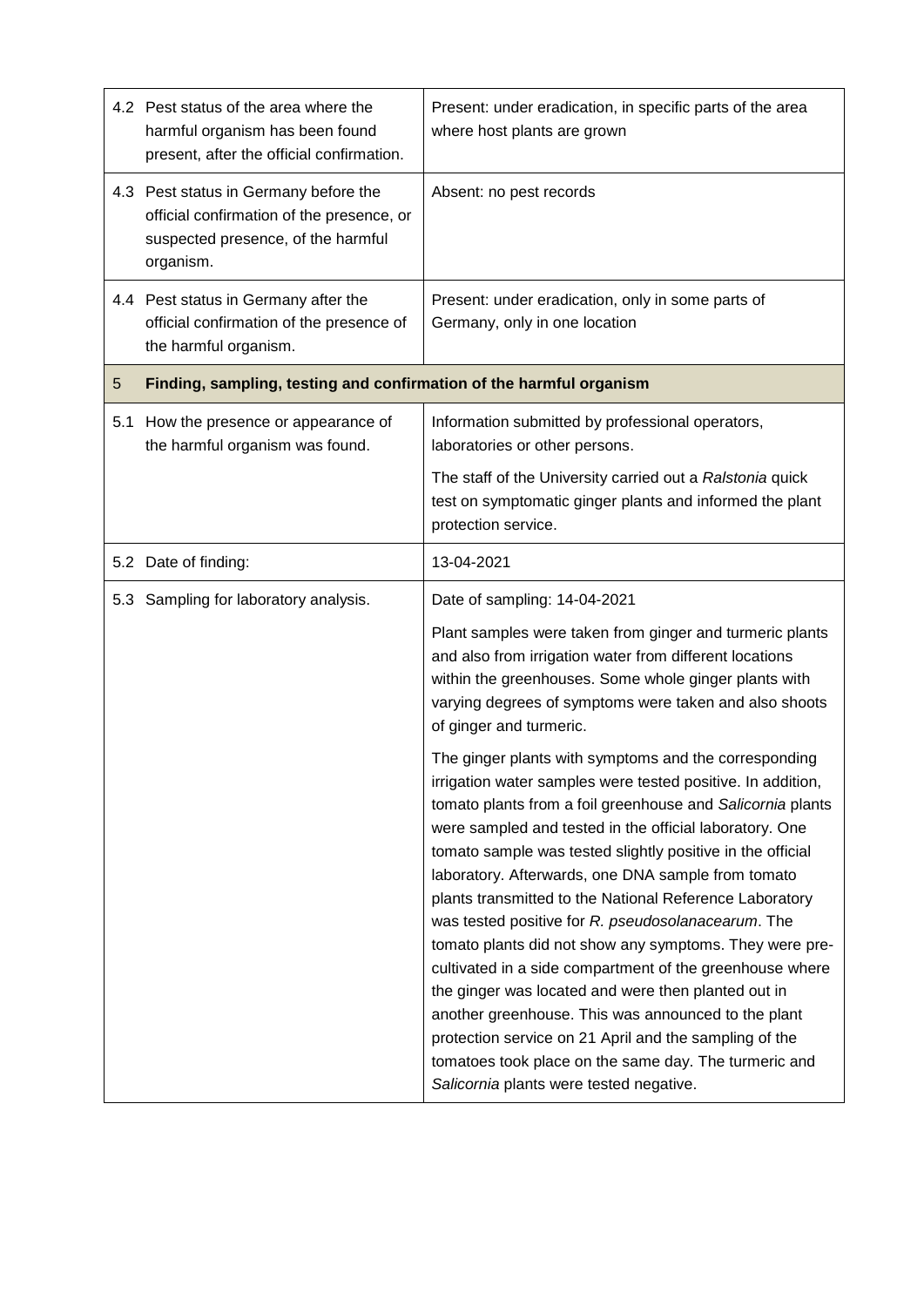|                | 5.4 Name and address of the Laboratory                                   | Regierungspräsidium Gießen - Pflanzenschutzdienst<br>Schanzenfeldstrasse 98<br>35578 Wetzlar<br>Germany<br>Julius Kühn-Institut – Institut für nationale und                                                                                                                        |  |
|----------------|--------------------------------------------------------------------------|-------------------------------------------------------------------------------------------------------------------------------------------------------------------------------------------------------------------------------------------------------------------------------------|--|
|                |                                                                          | internationale Angelegenheiten der Pflanzengesundheit<br>Stahnsdorfer Damm 81<br>14532 Kleinmachnow<br>Germany                                                                                                                                                                      |  |
| $5.5\,$        | Diagnostic method                                                        | According to peer reviewed protocols PM 7/21 (2) -<br>Ralstonia solanacearum species complex and PM 7/129<br>(2) - DNA Barcoding.                                                                                                                                                   |  |
|                | 5.6 Date of official confirmation of the<br>harmful organism's identity. | 20-04-2021                                                                                                                                                                                                                                                                          |  |
| 6              | Infested area, and the severity and source of the outbreak in that area  |                                                                                                                                                                                                                                                                                     |  |
| 6.1            | Characteristics of the infested area<br>and its vicinity.                | Physically closed conditions: greenhouse<br>Plant to be (re)planted or reproduced.                                                                                                                                                                                                  |  |
|                | 6.2 Host plants in the infested area and its<br>vicinity                 | Zingiber officinale, Salicornia, Curcuma, Solanum<br>lycopersicum                                                                                                                                                                                                                   |  |
|                | 6.3 Infested plant(s), plant product(s) and<br>other object(s).          | Zingiber officinale (300 m <sup>2</sup> ),<br>Solanum lycopersicum (100 m <sup>2</sup> )                                                                                                                                                                                            |  |
|                | 6.4 Severity of the outbreak.                                            | Part of the ginger plants of the whole lot were infested and<br>showed wilting symptoms. The infested tomato plants did<br>not show any symptoms.                                                                                                                                   |  |
|                | 6.5 Source of the outbreak                                               | The source of the outbreak could not be finally clarified.<br>However, the ginger tubers used for planting were<br>purchased as ginger for consumption, that was probably<br>imported from Peru via another Member State. This<br>information was on a label on the delivery boxes. |  |
| $\overline{7}$ | <b>Official phytosanitary measures</b>                                   |                                                                                                                                                                                                                                                                                     |  |
| 7.1            | Adoption of official phytosanitary<br>measures.                          | Official phytosanitary measures have been taken inside<br>the demarcated area.                                                                                                                                                                                                      |  |
|                |                                                                          | Infested material is destroyed by burning in a waste<br>incineration facility. Quarantine is imposed until eradication<br>is completed.                                                                                                                                             |  |
|                | 7.2 Date of adoption of the official<br>phytosanitary measures.          | 20-04-2021                                                                                                                                                                                                                                                                          |  |